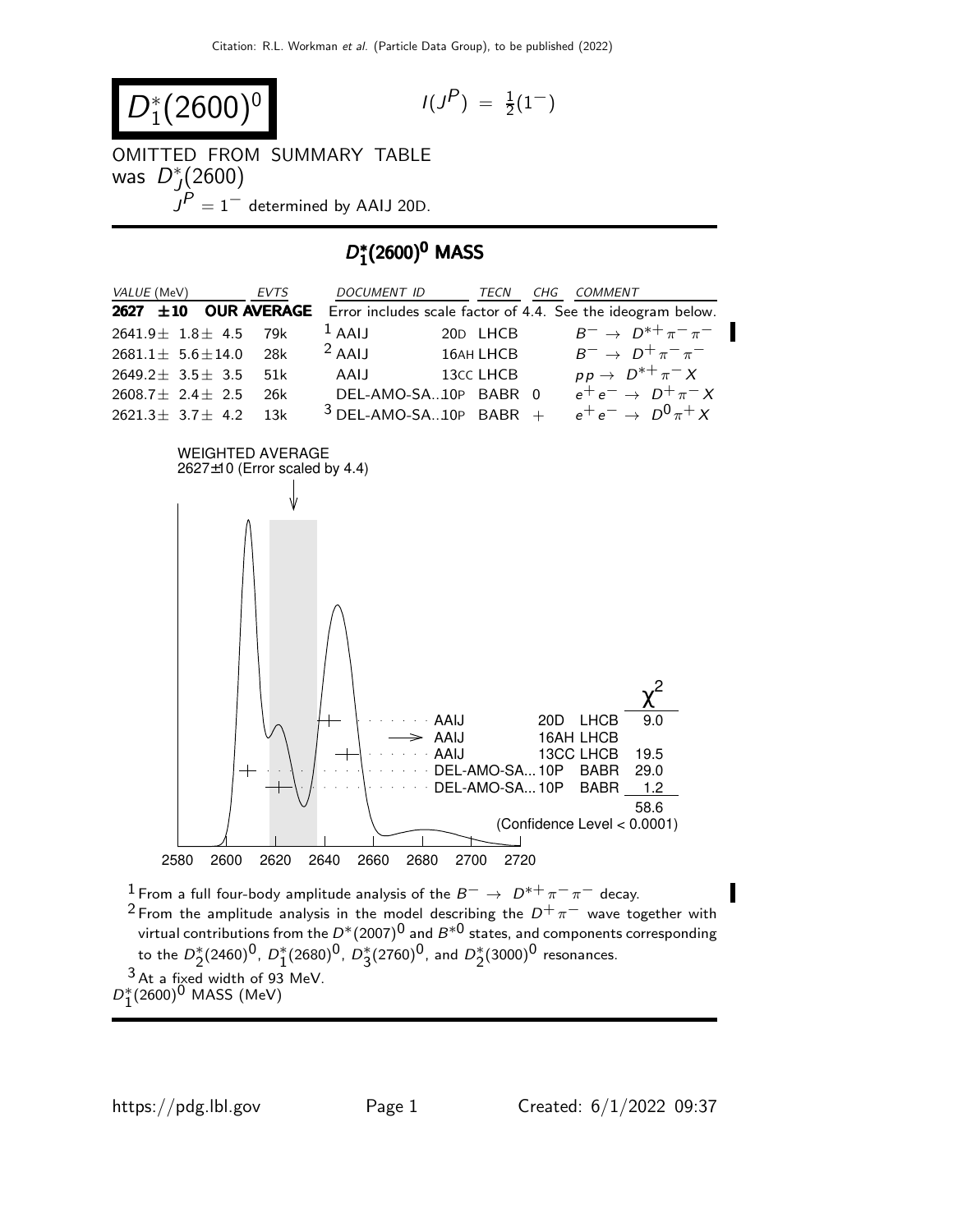# D ∗  $D_1^*(2600)^0$  WIDTH

| VALUE (MeV)                                                   | <b>EVTS</b> | <b>DOCUMENT ID</b>   | TECN          | <b>COMMENT</b>                                                                                       |
|---------------------------------------------------------------|-------------|----------------------|---------------|------------------------------------------------------------------------------------------------------|
| 141<br>±23                                                    |             |                      |               | <b>OUR AVERAGE</b> Error includes scale factor of 2.7. See the ideogram below.                       |
| $\pm 20$<br>149<br>$+4$                                       | 79k         | $1$ AAIJ             |               | 20D LHCB $B^- \rightarrow D^{*+} \pi^- \pi^-$                                                        |
| $186.7 \pm 8.5 \pm 11.9$                                      | 28k         | $2$ AAIJ             | 16AH LHCB     | $B^ \rightarrow$ $D^+\pi^-\pi^-$                                                                     |
| $140.2 \pm 17.1 \pm 18.6$                                     | 51k         | AAIJ                 |               | 13cc LHCB $pp \rightarrow D^{*+} \pi^- X$                                                            |
| 93 $\pm$ 6 $\pm$ 13                                           | 26k         |                      |               | DEL-AMO-SA10P BABR $e^+e^- \rightarrow D^+\pi^-X$                                                    |
| <b>WEIGHTED AVERAGE</b><br>141 $\pm$ 23 (Error scaled by 2.7) |             | AAIJ<br>AAIJ<br>AAIJ | DEL-AMO-SA10P | 0.2<br><b>LHCB</b><br>20 <sub>D</sub><br>9.8<br>16AH LHCB<br>13CC LHCB<br>0.0<br><b>BABR</b><br>11.1 |
|                                                               |             |                      |               | 21.2<br>(Confidence Level < 0.0001)                                                                  |
| 50<br>100                                                     | 150         | 200<br>250           | 300           |                                                                                                      |

| <sup>1</sup> From a full four-body amplitude analysis of the $B^- \rightarrow D^{*+} \pi^- \pi^-$ decay. |
|----------------------------------------------------------------------------------------------------------|
| <sup>2</sup> From the amplitude analysis in the model describing the $D^+\pi^-$ wave together with       |
| virtual contributions from the $D^*(2007)^0$ and $B^{*0}$ states, and components corresponding           |
| to the $D_2^*(2460)^0$ , $D_1^*(2680)^0$ , $D_2^*(2760)^0$ , and $D_2^*(3000)^0$ resonances.             |
| $D_1^*(2600)^0$ WIDTH (MeV)                                                                              |
|                                                                                                          |

# D ∗  $D_1^*(2600)^0$  DECAY MODES

|                       | Mode                        | Fraction $(\Gamma_i/\Gamma)$ |
|-----------------------|-----------------------------|------------------------------|
| $\mathbf{1}$          | $D\pi$                      | seen                         |
| $\Gamma_2$            | $D^+\pi^- \over D^0\pi^\pm$ | seen                         |
| $\overline{\Gamma}_3$ |                             | seen                         |
| $\Gamma_4$            | $D^*\pi$                    | seen                         |
| $\Gamma_{5}$          | $D^{*+}\pi^-$               | seen                         |